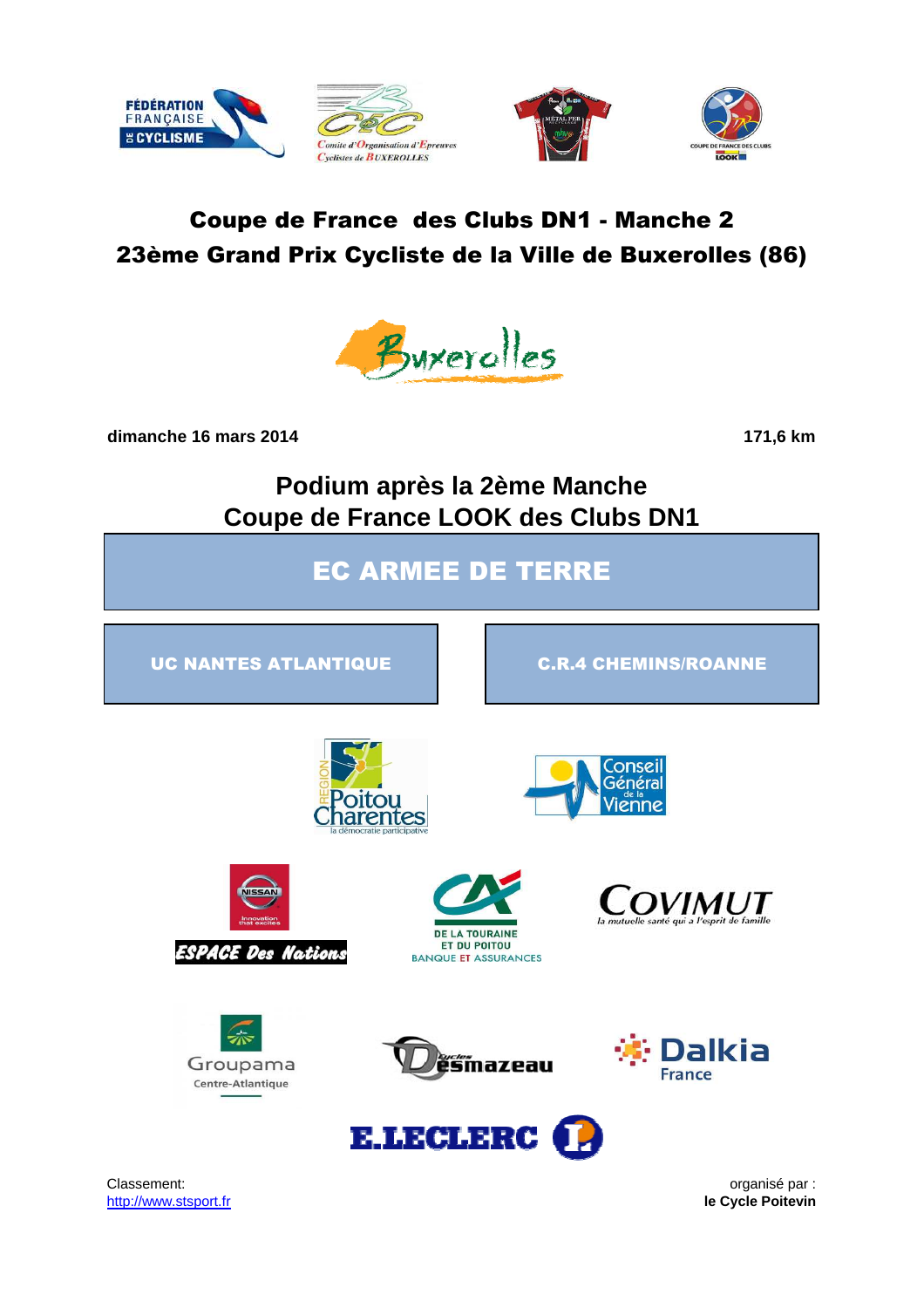



#### **Coupe de France des Clubs DN1 - Manche 2 23ème Grand Prix Cycliste de la Ville de Buxerolles (86)**



Buxerolles

|                |                | dimanche 16 mars 2014         |                                                               |                    |                 |        |         |                           | Moyenne du Premier 42,969 km/h pour 171,6 km |                |
|----------------|----------------|-------------------------------|---------------------------------------------------------------|--------------------|-----------------|--------|---------|---------------------------|----------------------------------------------|----------------|
| PI.            | <b>Dos</b>     | <b>Nom Prénom</b>             | Equipe                                                        | Temps   Pts        |                 | PI.    | Dos     | <b>Nom Prénom</b>         | Equipe                                       | <b>Temps</b>   |
| 1              | 56             | <b>Jimmy RAIBAUD</b>          | C.R.4 CHEMINS/ROANNE                                          | 3h59'37'           | 90              | 72     | 116     | <b>Justin MOTTIER</b>     | CC NOGENT / OISE                             |                |
| $\overline{2}$ | 4              | Yann GUYOT                    | EC ARMEE DE TERRE                                             | à 00'              | 70              | 73     | 151     | <b>Mickael BRUN</b>       | E.C. ST ETIENNE - LOIRE                      | à 27'          |
| 3              | 174            | ' Thibault NUNS               | OCEANE U TOP 16                                               | $\bar{\mathbf{u}}$ | 60              | 74     | 65      | <b>Florent PEREIRA</b>    | VCCA TEAM PRO IMMO NICOLAS ROUX              |                |
| $\overline{4}$ | 114            | <b>Kevin LEDANOIS</b>         | CC NOGENT / OISE                                              | $\mathbf{u}$       | 55              | 75     | 124     | Olivier LE GAC            | BREST IROISE CYCL.2000                       | à 31"          |
|                |                | Vincent COLAS                 |                                                               | Ĥ,                 |                 |        | 5       |                           |                                              |                |
| 5              | 14             |                               | UC NANTES ATLANTIQUE                                          | $\mathbf{u}$       | 52              | 76     |         | Jordan LEVASSEUR          | EC ARMEE DE TERRE                            |                |
| $\bf 6$        | 97             | Niels NACHTERGAELE            | <b>ESEG DOUAI</b>                                             | $\mathbf{u}$       | 49              | 77     | 172     | Guillaume GERBAUD         | OCEANE U TOP 16                              |                |
| $\overline{7}$ | 63             | ' Alexis DULIN                | VCCA TEAM PRO IMMO NICOLAS ROUX                               |                    | 46              | 78     | 154     | Pierre COMET              | E.C. ST ETIENNE - LOIRE                      | à 33'          |
| 8              | 17             | Fabien SCHMIDT                | UC NANTES ATLANTIQUE                                          | $\mathbf{u}$       |                 | 43 79  | 121     | <b>Franck BONNAMOUR</b>   | BREST IROISE CYCL.2000                       |                |
| 9              | 31             | ' Thomas BOUDAT               | VENDEE U PAYS DE LA LOIRE                                     | $\mathbf{u}$       | 40              | 80     | 131     | <b>Tom BOSSIS</b>         | CHAMBERY CYCLISME FORMATION                  | $\blacksquare$ |
| 10             | 82             | Jérémy LEVEAU                 | VC ROUEN 76                                                   |                    | 37              | 81     | 33      | <b>Romain CARDIS</b>      | VENDEE U PAYS DE LA LOIRE                    |                |
| 11             | 45             | <b>Hugo HOFSTETTER</b>        | CC ETUPES LE DOUBS PAYS DE MONTBELIARD                        | $\mathbf{u}$       | 34              | 82     | 191     | Romain BACON              | V.C. VAULX EN VELIN                          | à 38'          |
| 12             |                | <b>Benoit SINNER</b>          | EC ARMEE DE TERRE                                             | Ţ.                 | 31              | 83     | 163     | Loïc FORESTIER            | <b>GUIDON CHALETTOIS</b>                     |                |
| 13             | 53             | Florian DUMOURIER             | C.R.4 CHEMINS/ROANNE                                          |                    | 28              | 84     | 136     | <b>Dorian LEBRAT</b>      | CHAMBERY CYCLISME FORMATION                  |                |
|                |                |                               |                                                               |                    |                 |        |         |                           |                                              |                |
| 14             | 164            | Sébastien FOUCHER             | <b>GUIDON CHALETTOIS</b>                                      | $\mathbf{u}$       | 25              | 85     | 125     | David LE LAY              | BREST IROISE CYCL.2000                       | à 40'          |
| 15             | 64             | <b>Martin LAAS</b>            | VCCA TEAM PRO IMMO NICOLAS ROUX                               |                    | 22              | 86     | 157     | Martin TRAUTMANIS         | E.C. ST ETIENNE - LOIRE                      |                |
| 16             | 21             | <b>Melvin RULLIERE</b>        | S.C.OLYMPIQUE DE DIJON                                        | $\bar{\mathbf{u}}$ | 20              | 87     | 76      | <b>Renaud PIOLINE</b>     | A.V.C.AIX EN PROVENCE                        |                |
| 17             | 74             | Anthony MALDONADO             | A.V.C.AIX EN PROVENCE                                         | Ĥ,                 | 18              | 88     | 73      | ' Loïck LEBOUVIER         | A.V.C.AIX EN PROVENCE                        | à 44'          |
| 18             | 126            | Maxime LE MONTAGNER           | BREST IROISE CYCL.2000                                        | $\mathbf{u}$       | 16              | 89     | 173     | Aurelien MOULIN           | OCEANE U TOP 16                              |                |
| 19             | 85             | <b>Cyrille PATOUX</b>         | VC ROUEN 76                                                   | $\bar{\mathbf{u}}$ | 14              | 90     | 183     | <b>Hugo BOUGUET</b>       | USSA PAVILLY BARENTIN                        | à 50"          |
| 20             | 181            | Guillaume BLOT                | USSA PAVILLY BARENTIN                                         | $\mathbf{u}$       | 12              | 91     | 54      | <b>Thomas GIRARD</b>      | C.R.4 CHEMINS/ROANNE                         |                |
| 21             | 71             | Mathieu DELAROZIERE           | A.V.C.AIX EN PROVENCE                                         | $\bar{\mathbf{u}}$ | 11              | 92     | 143     | Thibault GUILLOU          | CC VILLENEUVE ST GERMAIN SOISSONS AISNE      | à 55'          |
|                | 184            |                               |                                                               | $\bar{\mathbf{u}}$ | 10 <sup>1</sup> | 93     | 24      |                           |                                              |                |
| 22             |                | <b>Jordan DELBART</b>         | USSA PAVILLY BARENTIN                                         | Ĥ,                 |                 |        |         | Alexandre GASPARI         | S.C.OLYMPIQUE DE DIJON                       |                |
| 23             | 72             | Denis DELON                   | A.V.C.AIX EN PROVENCE                                         |                    | 9 <sup>1</sup>  | 94     | 3       | <b>Kevin LEBRETON</b>     | EC ARMEE DE TERRE                            |                |
| 24             | 23             | Mathieu CHIOCCA               | S.C.OLYMPIQUE DE DIJON                                        |                    | 81              | 95     | 37      | <b>Guillaume THEVENOT</b> | VENDEE U PAYS DE LA LOIRE                    | à 57'          |
| 25             | 2              | <b>Marc SARREAU</b>           | <b>EC ARMEE DE TERRE</b>                                      | J)                 | 7 <sup>1</sup>  | 96     | 177     | <b>Alexis VILLAIN</b>     | OCEANE U TOP 16                              |                |
| 26             | 51             | <b>Sebastien BERGERET</b>     | C.R.4 CHEMINS/ROANNE                                          |                    | 61              | 97     | 185     | Kévin LALOUETTE           | USSA PAVILLY BARENTIN                        |                |
| 27             | 11'            | <b>Benoit DAENINCK</b>        | CC NOGENT / OISE                                              |                    | 51              | 98     | 132     | Nico DENZ                 | CHAMBERY CYCLISME FORMATION                  |                |
| 28             | 145            | <b>James MOWATT</b>           | CC VILLENEUVE ST GERMAIN SOISSONS AISNE                       |                    | 41              | 99     | 186     | * Anthony MOREL           | <b>USSA PAVILLY BARENTIN</b>                 |                |
|                |                |                               |                                                               | $\mathbf{u}$       | $\overline{3}$  |        |         |                           |                                              |                |
| 29             | 43             | <b>Guillaume MARTIN</b>       | CC ETUPES LE DOUBS PAYS DE MONTBELIARD                        |                    |                 | 100    | 141     | Evan FERRAND PREVOT       | CC VILLENEUVE ST GERMAIN SOISSONS AISNE      | à 01'00'       |
| 30             | 156            | Mihkel RAIM                   | E.C. ST ETIENNE - LOIRE                                       |                    |                 | 101    | 142     | Alexandre GRATIOT         | CC VILLENEUVE ST GERMAIN SOISSONS AISNE      |                |
| 31             | 42             | Thomas BOUTEILLE              | CC ETUPES LE DOUBS PAYS DE MONTBELIARD                        | $\mathbf{u}$       |                 | 102    | 103     | * Frederic GUILLEMOT      | SOJASUN ESPOIR ACNC                          |                |
| 32             | 144            |                               | Charalampos KASTRANTASCC VILLENEUVE ST GERMAIN SOISSONS AISNE |                    |                 | 103    | 22      | <b>Thomas BOULONGNE</b>   | S.C.OLYMPIQUE DE DIJON                       |                |
| 33             | 105            | <b>Paul OURSELIN</b>          | SOJASUN ESPOIR ACNC                                           |                    |                 | 104    | 187     | <b>Florian TAILLEFER</b>  | USSA PAVILLY BARENTIN                        |                |
| 34             | 15             | Thibault FERASSE              | UC NANTES ATLANTIQUE                                          |                    |                 | 105 95 |         | Matthias LEGLEY           | <b>ESEG DOUAI</b>                            |                |
| 35             | 62             | <b>Bastien DUCULTY</b>        | VCCA TEAM PRO IMMO NICOLAS ROUX                               |                    |                 | 106    | 94      | Valentin GOUEL            | <b>ESEG DOUAI</b>                            | à 01'05'       |
| 36             | 57             | <b>Nicholas SCHULTZ</b>       | C.R.4 CHEMINS/ROANNE                                          |                    |                 | 107    | 6       | <b>Romain LE ROUX</b>     | EC ARMEE DE TERRE                            | à 01'07"       |
|                | 32             |                               |                                                               |                    |                 |        |         |                           |                                              |                |
| 37             |                | <b>Lilian CALMEJANE</b>       | VENDEE U PAYS DE LA LOIRE                                     |                    |                 |        | 108 161 | <b>Bryan ALAPHILIPPE</b>  | <b>GUIDON CHALETTOIS</b>                     |                |
| 38             | 46             | <b>Mathieu LE LAVANDIER</b>   | CC ETUPES LE DOUBS PAYS DE MONTBELIARD                        |                    |                 | 109    | 27      | Alliaume LEBLOND          | S.C.OLYMPIQUE DE DIJON                       | à 01'10"       |
| 39             | 134            | <b>Benjamin JASSERAND</b>     | CHAMBERY CYCLISME FORMATION                                   |                    |                 | 110    | 25      | Antoine GORICHON          | S.C.OLYMPIQUE DE DIJON                       |                |
| 40             | 155            | <b>Bastien LHOMME</b>         | E.C. ST ETIENNE - LOIRE                                       |                    |                 | 111    | 92      | ' Arthur FOBERT           | <b>ESEG DOUAI</b>                            | à 01'20"       |
| 41             | 147            | Gwénnaël TALLONNEAU           | CC VILLENEUVE ST GERMAIN SOISSONS AISNE                       |                    |                 | 112    | 16      | Kevin FOUACHE             | UC NANTES ATLANTIQUE                         | à 01'35'       |
| 42             | 117            | Julien VAN HAVERBEKE          | CC NOGENT / OISE                                              |                    |                 | 113 83 |         | <b>Edouard LOUYEST</b>    | VC ROUEN 76                                  | à 01'37'       |
| 43             | 197            | <b>Alexis TODESCHINI</b>      | V.C. VAULX EN VELIN                                           | $\mathbf{u}$       |                 | 114 81 |         | ' Alexis CARLIN           | VC ROUEN 76                                  | à 01'38"       |
| 44             | 104            | * Sean HAMBROOK               | SOJASUN ESPOIR ACNC                                           | $\mathbf{u}$       |                 | 115 34 |         | * Fabien GRELLIER         | VENDEE U PAYS DE LA LOIRE                    | à 02'10"       |
| 45             | 84             | Jérémy MOREL                  | VC ROUEN 76                                                   |                    |                 | 116 87 |         | Pierre TIELEMANS          | VC ROUEN 76                                  | à 02'15"       |
|                |                |                               |                                                               |                    |                 |        |         |                           |                                              |                |
| 46             | 127            | <sup>*</sup> Geoffrey MILLOUR | BREST IROISE CYCL.2000                                        |                    |                 | 117 75 |         | Anthony PEREZ             | A.V.C.AIX EN PROVENCE                        | à 02'32"       |
| 47             | 86             | <b>Risto RAID</b>             | VC ROUEN 76                                                   |                    |                 |        | 118 195 | * Alexandre PACCALET      | V.C. VAULX EN VELIN                          | à 02'56"       |
| 48             | 122            | Yann BOTREL                   | BREST IROISE CYCL.2000                                        |                    |                 | 119 36 |         | Julien MORICE             | VENDEE U PAYS DE LA LOIRE                    | à 04'32"       |
| 49             | 35             | Franz Taruia KRAINER          | VENDEE U PAYS DE LA LOIRE                                     |                    |                 | 120    | 112     | Nicolas GARBET            | CC NOGENT / OISE                             |                |
| 50             | 101            | <sup>*</sup> Cédric DELAPLACE | SOJASUN ESPOIR ACNC                                           |                    |                 | 121    |         | 106 Benoit POITEVIN       | SOJASUN ESPOIR ACNC                          | à 04'36'       |
| 51             | 123            | <b>Anthony HASPOT</b>         | BREST IROISE CYCL.2000                                        |                    |                 | 122    | 196     | <b>Jules PIJOURLET</b>    | V.C. VAULX EN VELIN                          |                |
| 52             | 44             | <b>Mathieu FERNANDES</b>      | CC ETUPES LE DOUBS PAYS DE MONTBELIARD                        |                    |                 | 123    | 153     | * Vincent CLERJON         | E.C. ST ETIENNE - LOIRE                      |                |
| 53             | 13             | Mathieu CLOAREC               | UC NANTES ATLANTIQUE                                          |                    |                 | 124    | 41      | Pierre BONNET             | CC ETUPES LE DOUBS PAYS DE MONTBELIARD       |                |
|                |                |                               |                                                               |                    |                 | 125 77 |         |                           |                                              |                |
| 54             | 135            | * Pierre Roger LATOUR         | CHAMBERY CYCLISME FORMATION                                   |                    |                 |        |         | Raphaël VERINI            | A.V.C.AIX EN PROVENCE                        |                |
| 55             | 113            | <b>Emmanuel KEO</b>           | CC NOGENT / OISE                                              |                    |                 | ab     | 12      | <b>Clement BARBEAU</b>    | UC NANTES ATLANTIQUE                         |                |
| 56             |                | 115 Flavien MAURELET          | CC NOGENT / OISE                                              |                    |                 | ab     | 61      | <b>Rémi CAVAGNA</b>       | VCCA TEAM PRO IMMO NICOLAS ROUX              |                |
| 57             | 47             | Erwan TEGUEL                  | CC ETUPES LE DOUBS PAYS DE MONTBELIARD                        |                    |                 | ab     | 96      | <b>Samuel LEROUX</b>      | <b>ESEG DOUAI</b>                            |                |
| 58             | 107            | <b>Fabrice SEIGNEUR</b>       | SOJASUN ESPOIR ACNC                                           | à 17'              |                 | ab     | 137     | <b>Adrien LEGROS</b>      | CHAMBERY CYCLISME FORMATION                  |                |
| 59             | 133            | David EDWARDS                 | CHAMBERY CYCLISME FORMATION                                   |                    |                 | ab     | 146     | Johan PAQUE               | CC VILLENEUVE ST GERMAIN SOISSONS AISNE      |                |
| 60             | 167            | Joey WASTIAUX                 | <b>GUIDON CHALETTOIS</b>                                      |                    |                 | ab     | 152     | Jean LESECHE              | E.C. ST ETIENNE - LOIRE                      |                |
| 61             | 52             | Yvan CALLAOU                  | C.R.4 CHEMINS/ROANNE                                          |                    |                 | ab     | 162     | <b>Romain BARROSO</b>     | <b>GUIDON CHALETTOIS</b>                     |                |
|                | 93             | Victor FOBERT                 |                                                               |                    |                 |        |         |                           |                                              |                |
| 62             |                |                               | <b>ESEG DOUAI</b>                                             |                    |                 | ab     | 165     | <b>Mathieu MAISON</b>     | <b>GUIDON CHALETTOIS</b>                     |                |
| 63             | 55             | Jerome MAINARD                | C.R.4 CHEMINS/ROANNE                                          |                    |                 | ab     | 166     | <b>Alistair SLATER</b>    | <b>GUIDON CHALETTOIS</b>                     |                |
| 64             | 11             | <b>Lorenzo MANZIN</b>         | UC NANTES ATLANTIQUE                                          |                    |                 | ab     | 171     | Sylvain BLANQUEFORT       | OCEANE U TOP 16                              |                |
| 65             | 66             | Jordan TALOBRE                | VCCA TEAM PRO IMMO NICOLAS ROUX                               |                    |                 | ab     | 175     | Damien PINOT              | OCEANE U TOP 16                              |                |
| 66             | $\overline{7}$ | <b>Christopher PIRY</b>       | EC ARMEE DE TERRE                                             |                    |                 | ab     | 182     | Florian BOULEUX           | USSA PAVILLY BARENTIN                        |                |
| 67             | 91             | <b>Axel FLET</b>              | <b>ESEG DOUAI</b>                                             |                    |                 | ab     | 192     | <b>Thomas BOUVET</b>      | V.C. VAULX EN VELIN                          |                |
| 68             | 26             | <b>Alexandre PACOT</b>        | S.C.OLYMPIQUE DE DIJON                                        |                    |                 | ab     | 193     | <b>Alban COMPARAT</b>     | V.C. VAULX EN VELIN                          |                |
| 69             | 176            | <b>Geoffrey THEVENEZ</b>      | OCEANE U TOP 16                                               |                    |                 | ab     | 194     | <b>Romain MICHEL</b>      | V.C. VAULX EN VELIN                          |                |
|                | 67             |                               |                                                               |                    |                 |        |         |                           |                                              |                |
| 70             |                | Nicolas VOGONDY               | VCCA TEAM PRO IMMO NICOLAS ROUX                               |                    |                 |        |         |                           |                                              |                |
| 71             | 102            | Julien GUAY                   | SOJASUN ESPOIR ACNC                                           |                    |                 |        |         |                           |                                              |                |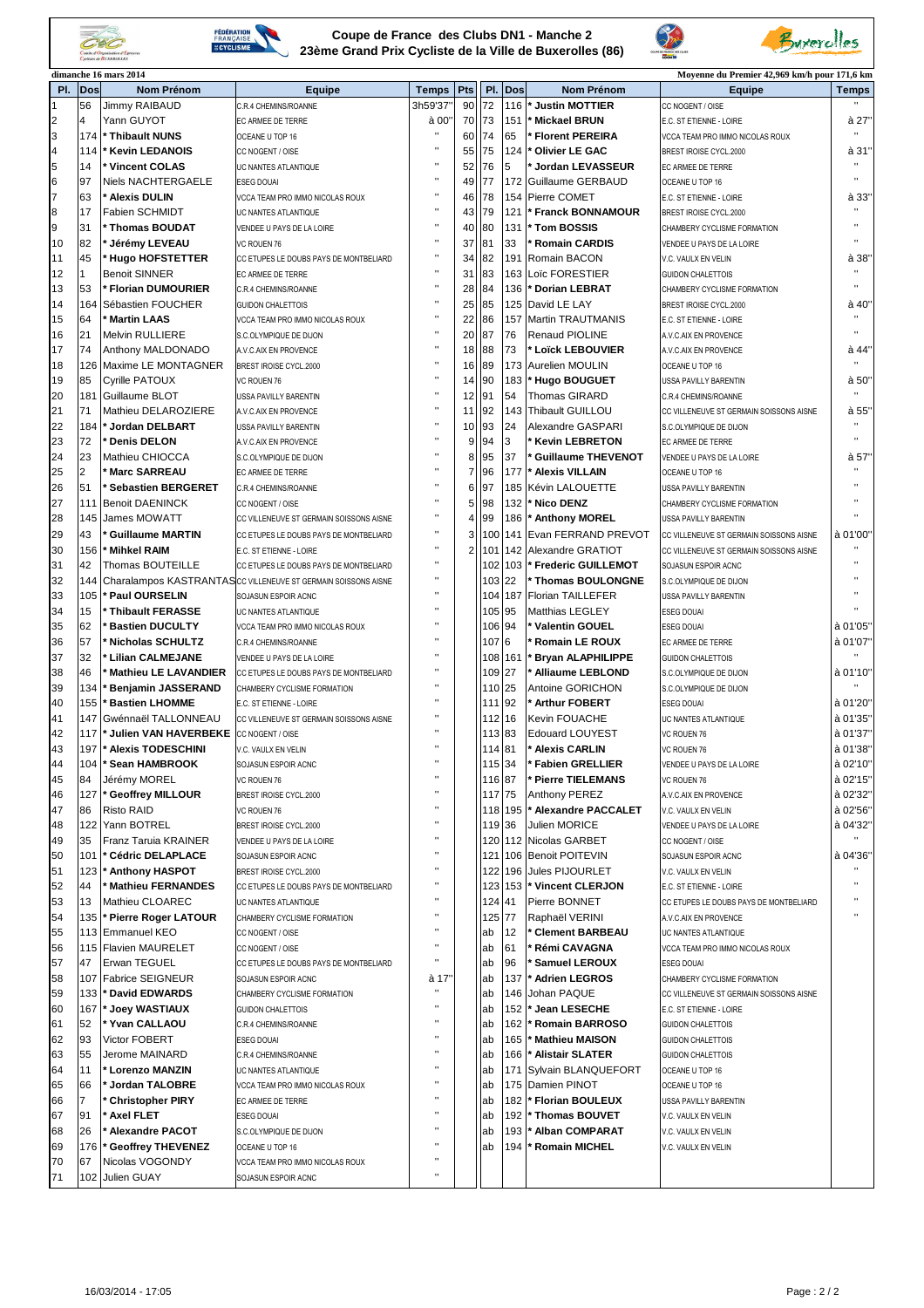

## **Coupe de France des Clubs de DN1**

**Classement Par Equipe - Manche 2 Grand Prix de Buxerolles**



| <b>Rg</b> | <b>Equipe</b>                                     | <b>Points</b> | <b>Coureurs</b>                                                        | Clas.          | <b>Points</b><br>Ind.      |
|-----------|---------------------------------------------------|---------------|------------------------------------------------------------------------|----------------|----------------------------|
|           | 1 C.R.4 CHEMINS/ROANNE                            | 124           |                                                                        |                |                            |
|           |                                                   |               | RAIBAUD Jimmy<br><b>DUMOURIER Florian</b><br><b>BERGERET Sebastien</b> | 01<br>13<br>26 | 90<br>28<br>6              |
|           | <b>2 EC ARMEE DE TERRE</b>                        | 108           |                                                                        |                |                            |
|           |                                                   |               | <b>GUYOT Yann</b><br><b>SINNER Benoit</b><br><b>SARREAU Marc</b>       | 02<br>12<br>25 | 70<br>31<br>$\overline{7}$ |
|           | <b>3 UC NANTES ATLANTIQUE</b>                     | 95            |                                                                        |                |                            |
|           |                                                   |               | <b>COLAS Vincent</b><br><b>SCHMIDT Fabien</b>                          | 05<br>08       | 52<br>43                   |
|           | 4 VCCA TEAM PRO IMMO NICOLAS ROUX                 | 68            |                                                                        |                |                            |
|           |                                                   |               | <b>DULIN Alexis</b><br><b>LAAS Martin</b>                              | 07<br>15       | 46<br>22                   |
|           | <b>5 OCEANE U TOP 16</b>                          | 60            |                                                                        |                |                            |
|           |                                                   |               | <b>NUNS Thibault</b>                                                   | 03             | 60                         |
|           | <b>6 CC NOGENT / OISE</b>                         | 60            |                                                                        |                |                            |
|           |                                                   |               | <b>LEDANOIS Kevin</b>                                                  | 04<br>27       | 55                         |
|           | 7 VC ROUEN 76                                     | 51            | <b>DAENINCK Benoit</b>                                                 |                | 5                          |
|           |                                                   |               | LEVEAU Jérémy                                                          | 10             | 37                         |
|           |                                                   |               | PATOUX Cyrille                                                         | 19             | 14                         |
|           | <b>8 ESEG DOUAI</b>                               | 49            |                                                                        |                |                            |
|           |                                                   |               | <b>NACHTERGAELE Niels</b>                                              | 06             | 49                         |
|           | <b>9 VENDEE U PAYS DE LA LOIRE</b>                | 40            |                                                                        |                |                            |
|           |                                                   |               | <b>BOUDAT Thomas</b>                                                   | 09             | 40                         |
|           | <b>10 A.V.C.AIX EN PROVENCE</b>                   | 38            |                                                                        |                |                            |
|           |                                                   |               | MALDONADO Anthony<br><b>DELAROZIERE Mathieu</b><br><b>DELON Denis</b>  | 17<br>21<br>23 | 18<br>11<br>9              |
|           | 11 CC ETUPES LE DOUBS PAYS DE MONTBELIARD         | 37            |                                                                        |                |                            |
|           |                                                   |               | <b>HOFSTETTER Hugo</b><br><b>MARTIN Guillaume</b>                      | 11<br>29       | 34<br>3                    |
|           | 12 S.C.OLYMPIQUE DE DIJON                         | 28            |                                                                        |                |                            |
|           |                                                   |               | <b>RULLIERE Melvin</b>                                                 | 16             | 20                         |
|           |                                                   |               | CHIOCCA Mathieu                                                        | 24             | 8                          |
|           | <b>13 GUIDON CHALETTOIS</b>                       | 25            |                                                                        |                |                            |
|           |                                                   |               | FOUCHER Sébastien                                                      | 14             | 25                         |
|           | <b>14 USSA PAVILLY BARENTIN</b>                   | 22            |                                                                        |                |                            |
|           |                                                   |               | <b>BLOT Guillaume</b>                                                  | 20             | 12                         |
|           |                                                   |               | DELBART Jordan                                                         | 22             | 10                         |
|           | 15 BREST IROISE CYCL.2000                         | 16            |                                                                        | 18             | 16                         |
|           | <b>16 CC VILLENEUVE ST GERMAIN SOISSONS AISNE</b> | $\pmb{4}$     | LE MONTAGNER Maxime                                                    |                |                            |
|           |                                                   |               | <b>MOWATT James</b>                                                    | 28             | 4                          |
|           | 17 E.C. ST ETIENNE - LOIRE                        | $\mathbf{2}$  |                                                                        |                |                            |
|           |                                                   |               | RAIM Mihkel                                                            | 30             | $2^{\circ}$                |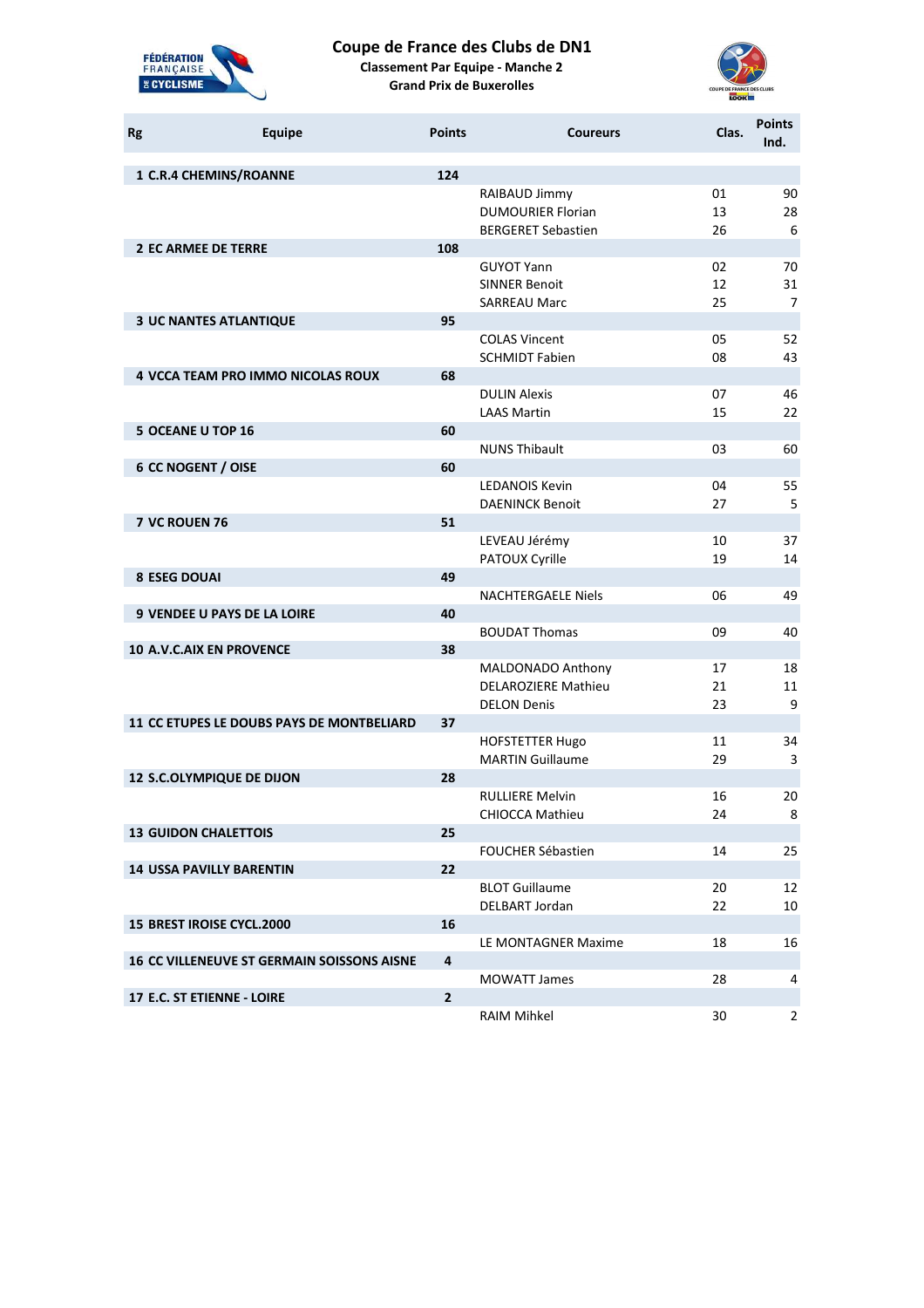

#### **Coupe de France Look des Clubs de DN1 Classement Général après la manche 2 Grand Prix de Buxerolles**



| Classement     | <b>Equipe</b>                                        | Label           | Manche<br>$\overline{\phantom{0}}$ | Manche <sub>2</sub> | Manche 3.1 | <b>Manche</b><br>3.2 | Manche 3.3 | Manche 3.4 | <b>Manche</b><br>4 | Manche 5 | Manche<br>6.1 | Manche 6.2 | Manche<br>6.3 | Manche 6.4 | Manche 7 | Manche<br>$\infty$ | <b>Bonus</b> | Malus | <b>Total</b>   |
|----------------|------------------------------------------------------|-----------------|------------------------------------|---------------------|------------|----------------------|------------|------------|--------------------|----------|---------------|------------|---------------|------------|----------|--------------------|--------------|-------|----------------|
|                | <b>1 EC ARMEE DE TERRE</b>                           | DN <sub>1</sub> | 160                                | 108                 |            |                      |            |            |                    |          |               |            |               |            |          |                    |              |       | 268            |
|                | 2 UC NANTES ATLANTIQUE                               | DN <sub>1</sub> | 128                                | 95                  |            |                      |            |            |                    |          |               |            |               |            |          |                    |              |       | 223            |
|                | 3 C.R.4 CHEMINS/ROANNE                               | DN <sub>1</sub> | 73                                 | 124                 |            |                      |            |            |                    |          |               |            |               |            |          |                    |              |       | 197            |
| $\overline{4}$ | VENDEE U PAYS DE LA<br>LOIRE                         | DN1             | 82                                 | 40                  |            |                      |            |            |                    |          |               |            |               |            |          |                    | 20           |       | 142            |
|                | 5 S.C.OLYMPIQUE DE DIJON                             | DN1             | 101                                | 28                  |            |                      |            |            |                    |          |               |            |               |            |          |                    |              |       | 129            |
| 6              | VCCA TEAM PRO IMMO<br>NICOLAS ROUX                   | DN1             | 52                                 | 68                  |            |                      |            |            |                    |          |               |            |               |            |          |                    |              |       | 120            |
| 7              | CC ETUPES LE DOUBS<br>PAYS DE MONTBELIARD            | DN <sub>1</sub> | 76                                 | 37                  |            |                      |            |            |                    |          |               |            |               |            |          |                    |              |       | 113            |
|                | 8 VC ROUEN 76                                        | DN <sub>1</sub> | 34                                 | 51                  |            |                      |            |            |                    |          |               |            |               |            |          |                    |              |       | 85             |
|                | 9 A.V.C.AIX EN PROVENCE                              | DN <sub>1</sub> | 39                                 | 38                  |            |                      |            |            |                    |          |               |            |               |            |          |                    |              |       | 77             |
|                | 10 CC NOGENT / OISE                                  | DN <sub>1</sub> | 7                                  | 60                  |            |                      |            |            |                    |          |               |            |               |            |          |                    |              |       | 67             |
|                | 11 ESEG DOUAI                                        | DN <sub>1</sub> | 18                                 | 49                  |            |                      |            |            |                    |          |               |            |               |            |          |                    |              |       | 67             |
|                | 12 OCEANE U TOP 16                                   | DN1             |                                    | 60                  |            |                      |            |            |                    |          |               |            |               |            |          |                    |              |       | 60             |
|                | 13 GUIDON CHALETTOIS                                 | DN <sub>1</sub> |                                    | 25                  |            |                      |            |            |                    |          |               |            |               |            |          |                    |              |       | 25             |
|                | 14 BREST IROISE CYCL.2000                            | DN1             | 6                                  | 16                  |            |                      |            |            |                    |          |               |            |               |            |          |                    |              |       | 22             |
|                | 15 USSA PAVILLY BARENTIN                             | DN <sub>1</sub> |                                    | 22                  |            |                      |            |            |                    |          |               |            |               |            |          |                    |              |       | 22             |
|                | 16 SOJASUN ESPOIR ACNC                               | DN1             | 8                                  |                     |            |                      |            |            |                    |          |               |            |               |            |          |                    |              |       | 8              |
| 17             | <b>CHAMBERY CYCLISME</b><br><b>FORMATION</b>         | DN <sub>1</sub> | 5                                  |                     |            |                      |            |            |                    |          |               |            |               |            |          |                    |              |       | 5              |
|                | 18 CC VILLENEUVE ST<br><b>GERMAIN SOISSONS AISNE</b> | DN1             |                                    | 4                   |            |                      |            |            |                    |          |               |            |               |            |          |                    |              |       | 4              |
|                | 19 E.C. ST ETIENNE - LOIRE                           | DN <sub>1</sub> |                                    | 2                   |            |                      |            |            |                    |          |               |            |               |            |          |                    |              |       | $\overline{2}$ |
|                | 20 V.C. VAULX EN VELIN                               | DN1             |                                    |                     |            |                      |            |            |                    |          |               |            |               |            |          |                    |              |       |                |

Points Bonus : Lorsque les licenciés retenus en équipe de France Route et Piste ne peuvent pas de ce fait participer à une épreuve de la Coupe de France, leurs clubs se verront attribuer, en compensation 20 points.

**Points Malus :** Toute participation avec une équipe incomplète entrainera systématiquement une pénalité de 15 points par coureur absent.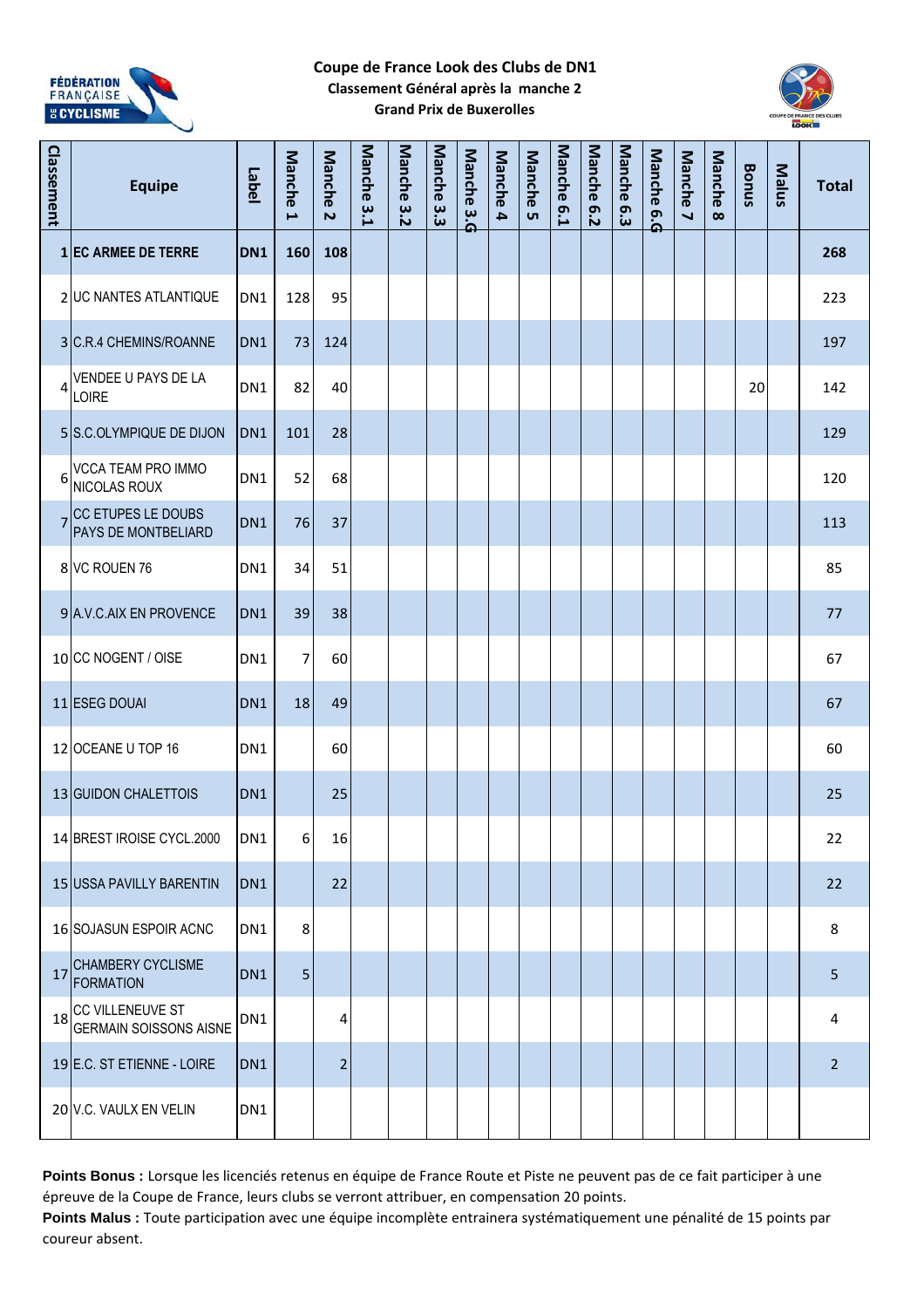

### **Coupe de France des Clubs DN1 - Manche 2 23ème Grand Prix Cycliste de la Ville de Buxerolles (86) Résultats des GPM**



| <b>Buxerolles - 1</b> |                                |            |     | <b>Buxerolles - 2</b> |            |                          |            |     |  |
|-----------------------|--------------------------------|------------|-----|-----------------------|------------|--------------------------|------------|-----|--|
| <b>Rg</b>             | Dos Prénom Nom                 | Equipe     | Pts | Rg                    | <b>Dos</b> | Prénom Nom               | Equipe     | Pts |  |
|                       | 102 Julien GUAY                | SOJ        | 5   |                       | 102        | Julien GUAY              | SOJ        | 5   |  |
| 2                     | Pierre BONNET<br>41            | <b>CCE</b> | 3   | 2                     | 41         | Pierre BONNET            | <b>CCE</b> | 3   |  |
| 3                     | Rémi CAVAGNA<br>61             | <b>TNR</b> | 1   | 3                     | 182        | <b>Florian BOULEUX</b>   | <b>UPB</b> |     |  |
| 4                     |                                |            |     | 4                     |            |                          |            |     |  |
|                       | <b>Buxerolles - 3</b>          |            |     |                       |            | <b>Buxerolles - 4</b>    |            |     |  |
| Rg                    | Dos Prénom Nom                 | Equipe     | Pts | <b>Rg</b>             | <b>Dos</b> | Prénom Nom               | Equipe     | Pts |  |
| 1                     | 102 Julien GUAY                | SOJ        | 5   |                       | 102        | <b>Julien GUAY</b>       | SOJ        | 5   |  |
| 2                     | Pierre BONNET<br>41            | <b>CCE</b> | 3   | 2                     | 41         | Pierre BONNET            | <b>CCE</b> | 3   |  |
| 3                     | Rémi CAVAGNA<br>61             | <b>TNR</b> | 1   | 3                     | 137        | Adrien LEGROS            | <b>CCF</b> | 1   |  |
| 4                     |                                |            |     | 4                     |            |                          |            |     |  |
|                       | <b>Buxerolles - 5</b>          |            |     | <b>Buxerolles - 6</b> |            |                          |            |     |  |
| <b>Rg</b>             | Dos Prénom Nom                 | Equipe     | Pts | <b>Rg</b>             | <b>Dos</b> | Prénom Nom               | Equipe     | Pts |  |
| 1                     | 102 Julien GUAY                | SOJ        | 5   |                       | 102        | <b>Julien GUAY</b>       | SOJ        | 5   |  |
| 2                     | <b>Florian DUMOURIER</b><br>53 | CR4        | 3   | 2                     | 53         | <b>Florian DUMOURIER</b> | CR4        | 3   |  |
| 3                     | Rémi CAVAGNA<br>61             | <b>TNR</b> |     | 3                     | 41         | Pierre BONNET            | <b>CCE</b> |     |  |
| 4                     |                                |            |     | 5                     |            |                          |            |     |  |
|                       | <b>Buxerolles - 7</b>          |            |     |                       |            |                          |            |     |  |
| Rg                    | Dos Prénom Nom                 | Equipe     | Pts |                       |            |                          |            |     |  |
|                       | 137 Adrien LEGROS              | <b>CCF</b> | 5   |                       |            |                          |            |     |  |
| 2                     | <b>Justin MOTTIER</b><br>116   | <b>CCN</b> | 3   |                       |            |                          |            |     |  |
| 3                     | Yvan CALLAOU<br>52             | CR4        | 1   |                       |            |                          |            |     |  |
| 4                     |                                |            |     |                       |            |                          |            |     |  |

| <b>Classements des Grimpeurs</b> |                                |        |      |    |            |                |            |            |  |  |  |  |
|----------------------------------|--------------------------------|--------|------|----|------------|----------------|------------|------------|--|--|--|--|
|                                  | Dos Prénom Nom                 | Eauipe | Ptsl | Ra | <b>Dos</b> | Prénom Nom     | Equipe     | <b>Pts</b> |  |  |  |  |
|                                  | 102 Julien GUAY                | SOJ    | 30   |    | 116.       | Justin MOTTIER | <b>CCN</b> |            |  |  |  |  |
|                                  | Pierre BONNET<br>41            | CCE    | 13.  |    | 52         | Yvan CALLAOU   | CR4        |            |  |  |  |  |
| ິ                                | <b>Florian DUMOURIER</b><br>53 | CR4    | 6    |    |            |                |            |            |  |  |  |  |
|                                  |                                |        |      |    |            |                |            |            |  |  |  |  |

|           | Résultats des Sprints Intermédiaires |            |            |                 |     |                        |            |     |  |  |  |  |  |
|-----------|--------------------------------------|------------|------------|-----------------|-----|------------------------|------------|-----|--|--|--|--|--|
|           | La Germonière 1                      |            |            | La Germonière 2 |     |                        |            |     |  |  |  |  |  |
| <b>Rg</b> | Dos Prénom Nom                       | Equipe     | <b>Pts</b> | <b>Rg</b>       | Dos | Prénom Nom             | Equipe     | Pts |  |  |  |  |  |
| 1         | <b>Florian BOULEUX</b><br>182        | <b>UPB</b> | 5          | 1               | 41  | Pierre BONNET          | <b>CCE</b> | 5   |  |  |  |  |  |
| 2         | Rémi CAVAGNA<br>61                   | TNR        | 3          | 2               | 182 | <b>Florian BOULEUX</b> | <b>UPB</b> | 3   |  |  |  |  |  |
| 3         | Julien GUAY<br>102 <sub>1</sub>      | SOJ        |            | 3               | 61  | Rémi CAVAGNA           | <b>TNR</b> |     |  |  |  |  |  |
| 4         |                                      |            |            | 4               |     |                        |            |     |  |  |  |  |  |
|           | La Germonière 3                      |            |            |                 |     | La Germonière 4        |            |     |  |  |  |  |  |
| <b>Rg</b> | Prénom Nom<br><b>Dos</b>             | Equipe     | Pts        | <b>Rg</b>       | Dos | Prénom Nom             | Equipe     | Pts |  |  |  |  |  |
| 1         | Pierre BONNET<br>41                  | <b>CCE</b> | 5          | 1               | 41  | Pierre BONNET          | <b>CCE</b> | 5   |  |  |  |  |  |
| 2         | Florian BOULEUX<br>182               | <b>UPB</b> | 3          | $\overline{2}$  | 102 | Julien GUAY            | SOJ        | 3   |  |  |  |  |  |
| 3         | Rémi CAVAGNA<br>61                   | <b>TNR</b> |            | 3               | 137 | <b>Adrien LEGROS</b>   | <b>CCF</b> |     |  |  |  |  |  |
| 4         |                                      |            |            | 4               |     |                        |            |     |  |  |  |  |  |
|           | La Germonière 5                      |            |            | La Germonière 6 |     |                        |            |     |  |  |  |  |  |
| <b>Rg</b> | Dos Prénom Nom                       | Equipe     | Pts        | <b>Rg</b>       | Dos | Prénom Nom             | Equipe     | Pts |  |  |  |  |  |
| 1         |                                      |            |            |                 |     |                        |            | 5   |  |  |  |  |  |
|           | Pierre BONNET<br>41                  | <b>CCE</b> | 5          | 1               | 41  | Pierre BONNET          | <b>CCE</b> |     |  |  |  |  |  |
| 2         | Rémi CAVAGNA<br>61                   | <b>TNR</b> | 3          | $\overline{2}$  | 61  | Rémi CAVAGNA           | <b>TNR</b> | 3   |  |  |  |  |  |
| 3         | <b>Florian BOULEUX</b><br>182        | <b>UPB</b> |            | 3               | 137 | <b>Adrien LEGROS</b>   | <b>CCF</b> |     |  |  |  |  |  |
| 4         |                                      |            |            | 4               |     |                        |            |     |  |  |  |  |  |
|           | La Germonière 7                      |            |            |                 |     |                        |            |     |  |  |  |  |  |
| <b>Rg</b> | Prénom Nom<br><b>Dos</b>             | Equipe     | Pts        |                 |     |                        |            |     |  |  |  |  |  |
| 1         | Pierre BONNET<br>41                  | <b>CCE</b> | 5          |                 |     |                        |            |     |  |  |  |  |  |
| 2         | <b>Adrien LEGROS</b><br>137          | <b>CCF</b> | 3          |                 |     |                        |            |     |  |  |  |  |  |
| 3         | <b>Florian DUMOURIER</b><br>53       | CR4        |            |                 |     |                        |            |     |  |  |  |  |  |
| 4         |                                      |            |            |                 |     |                        |            |     |  |  |  |  |  |

|    | Classements des Sprints |        |      |    |            |                          |        |      |  |  |  |  |  |
|----|-------------------------|--------|------|----|------------|--------------------------|--------|------|--|--|--|--|--|
| Rq | Dos Prénom Nom          | Eauipe | Ptsl | Ra | <b>Dos</b> | Prénom Nom               | Equipe | Pts: |  |  |  |  |  |
|    | Pierre BONNET<br>41     | CCE    | 30   |    | 53         | <b>Florian DUMOURIER</b> | CR4    |      |  |  |  |  |  |
|    | 102 Julien GUAY         | SOJ    |      |    |            |                          |        |      |  |  |  |  |  |
|    |                         |        |      |    |            |                          |        |      |  |  |  |  |  |